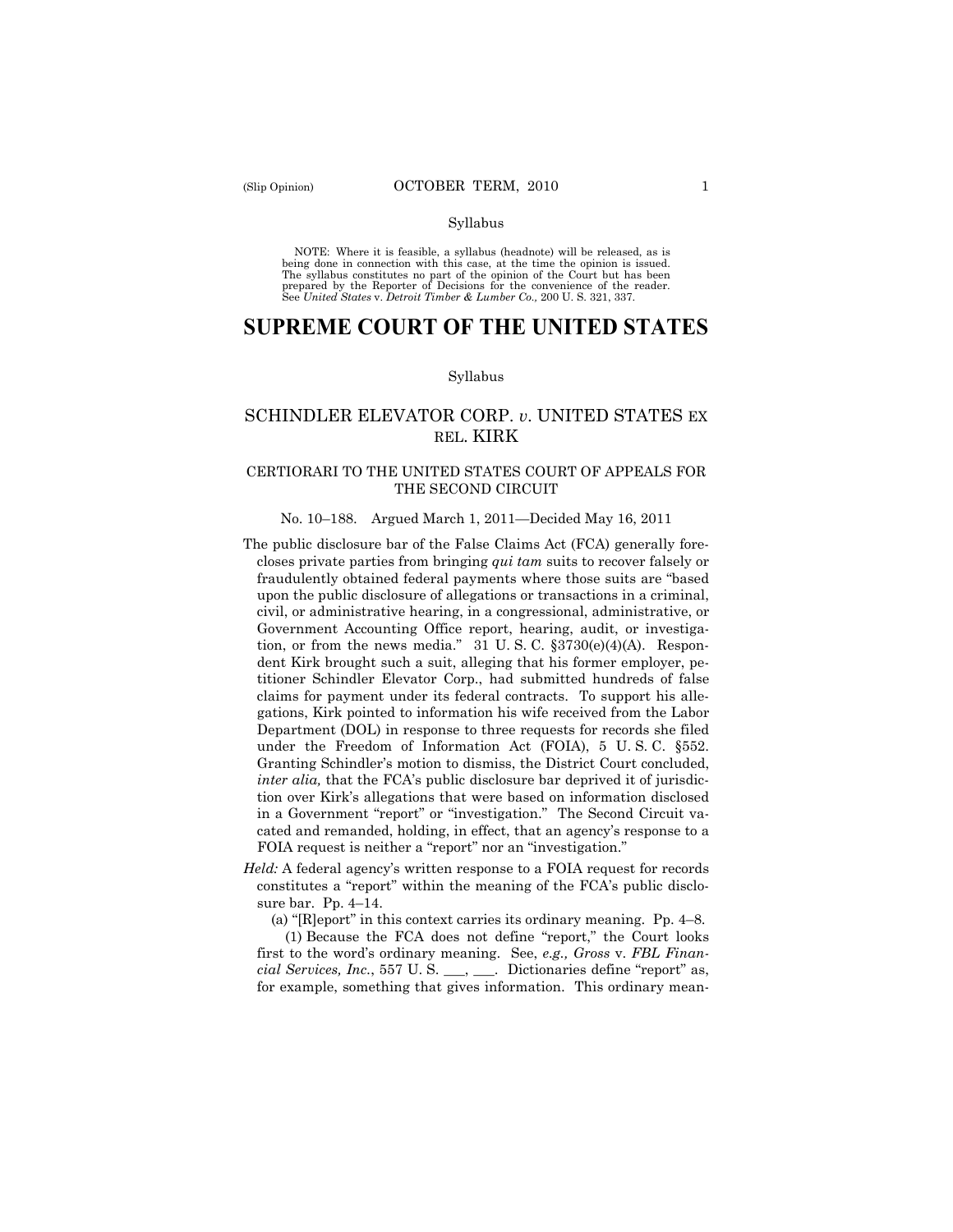## 2 SCHINDLER ELEVATOR CORP. *v.* UNITED STATES EX REL. KIRK Syllabus

ing is consistent with the public disclosure bar's generally broad scope, see, *e.g., Graham County Soil and Water Conservation Dist.* v. *United States ex rel. Wilson,* 559 U.S. \_\_\_, \_\_, as is evidenced by the other sources of public disclosure in  $$3730(e)(4)(A)$ , especially "news media." Pp. 4–6.

(2) Nor is there any textual basis for adopting a narrower definition of "report." The Second Circuit committed the very error this Court reversed in *Graham County.* In applying the *noscitur a sociis*  canon to conclude that a narrower meaning for "report" was mandated, the court failed to consider all of the sources of public disclosure listed in the statute—in particular, the reference to "news media." See 559 U. S., at \_\_\_. Applying the ordinary meaning of "report" also does not render superfluous the other sources of public disclosure in §3730(e)(4)(A). Pp. 6–8.

(b) The DOL's three written FOIA responses in this case, along with the accompanying records produced to Mrs. Kirk, are "reports" within the public disclosure bar's ordinary meaning. FOIA requires each agency receiving a request to "notify the person making such request of [its] determination and the reasons therefor." 5 U. S. C.  $\S552(a)(6)(A)(i)$ . Like other federal agencies, the DOL has adopted FOIA regulations mandating a written response. Such agency responses plainly fall within the broad, ordinary meaning of "report" as, *e.g.,* something that gives information. Moreover, any records produced along with such responses are part of the responses, just as if they had been produced as an appendix to a printed report. Pp. 8– 9.

(c) This Court is not persuaded by assertions that it would be anomalous to read the public disclosure bar to encompass written FOIA responses. Pp. 9–14.

(1) The Court's holding is not inconsistent with the public disclosure bar's drafting history. If anything, the drafting history supports this Court's holding. Kirk's case seems a classic example of the "opportunistic" litigation that the public disclosure bar is designed to discourage. *Id.,* at \_\_\_. Anyone could identify a few regulatory filing and certification requirements, submit FOIA requests until he discovers a federal contractor who is out of compliance, and potentially reap a windfall in a *qui tam* action under the FCA. Pp. 9–11.

(2) Nor will extending the public disclosure bar to written FOIA responses necessarily lead to unusual consequences. Kirk argues that the Court's ruling would allow a suit by a *qui tam* relator possessing records whose release was required by FOIA even absent a request, but bar an action by a relator who got the same documents by way of a FOIA request. Even assuming, as Kirk does, that unrequested records are not covered by the public disclosure bar, the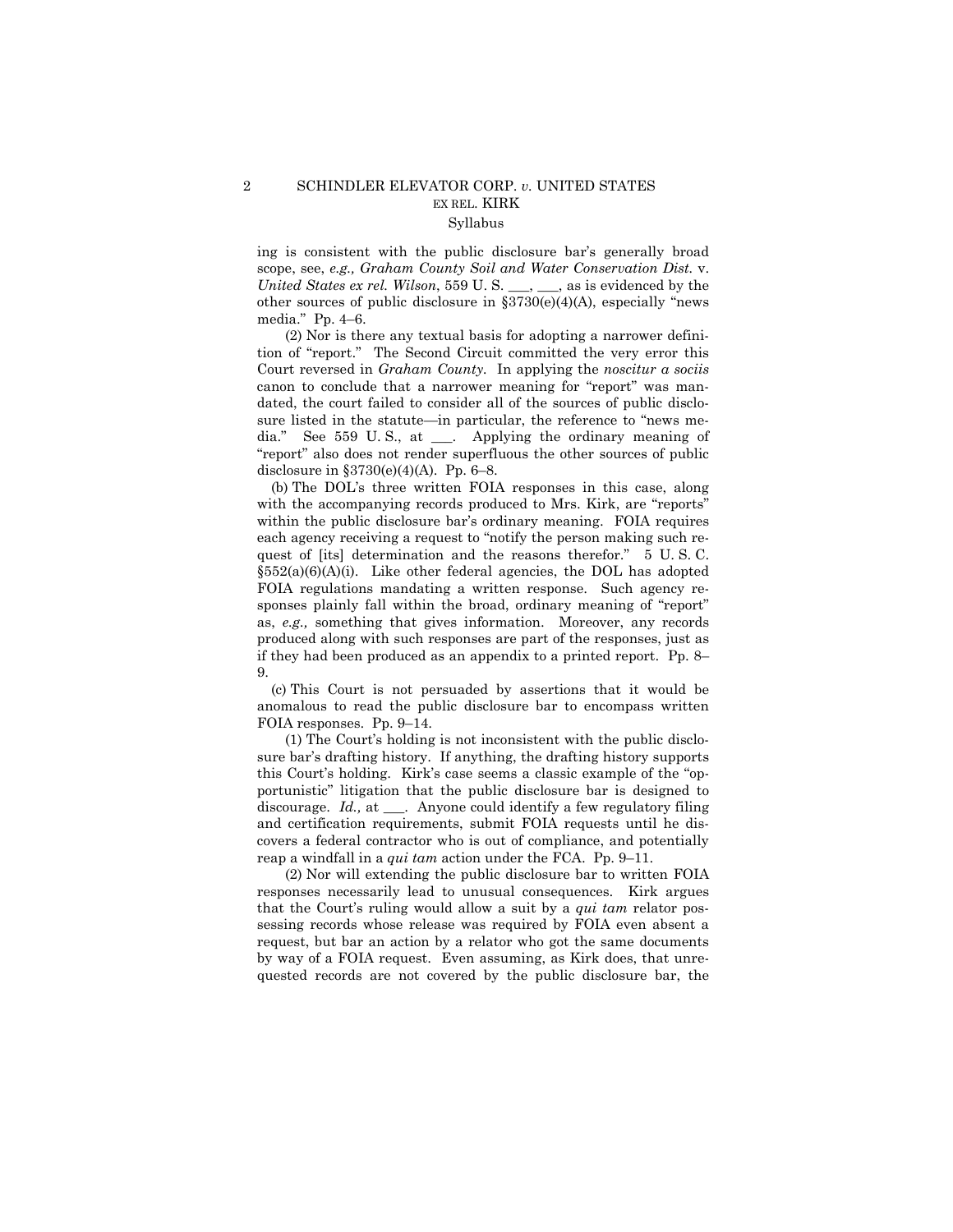#### Syllabus

Court is not troubled by the different treatment. By its plain terms, the bar applies to some methods of public disclosure and not to others. See *Graham County,* 559 U. S., at \_\_\_. It would not be anomalous if some methods of FOIA disclosure fell within the bar's scope and some did not. Moreover, Kirk's assertion that potential defendants will now insulate themselves from liability by making a FOIA request for incriminating documents is pure speculation. Cf. *id.,* at

\_\_\_. There is no suggestion that this has occurred in those Circuits that have long held that FOIA responses are "reports" within the public disclosure bar's meaning. Pp. 11–13.

(3) Even if the foregoing extratextual arguments were accepted, Kirk and his *amici* have provided no principled way to define "report" to exclude FOIA responses without excluding other documents—*e.g.*, the Justice Department's annual report of FOIA statistics—that are indisputably reports. Pp. 13–14.

(d) Whether Kirk's suit is "based upon . . . allegations or transactions" disclosed in the reports at issue is a question to be resolved on remand. P. 14.

601 F. 3d 94, reversed and remanded.

THOMAS, J., delivered the opinion of the Court, in which ROBERTS, C. J., and SCALIA, KENNEDY, and ALITO, JJ., joined. GINSBURG, J., filed a dissenting opinion, in which BREYER and SOTOMAYOR, JJ., joined. KAGAN, J., took no part in the consideration or decision of the case.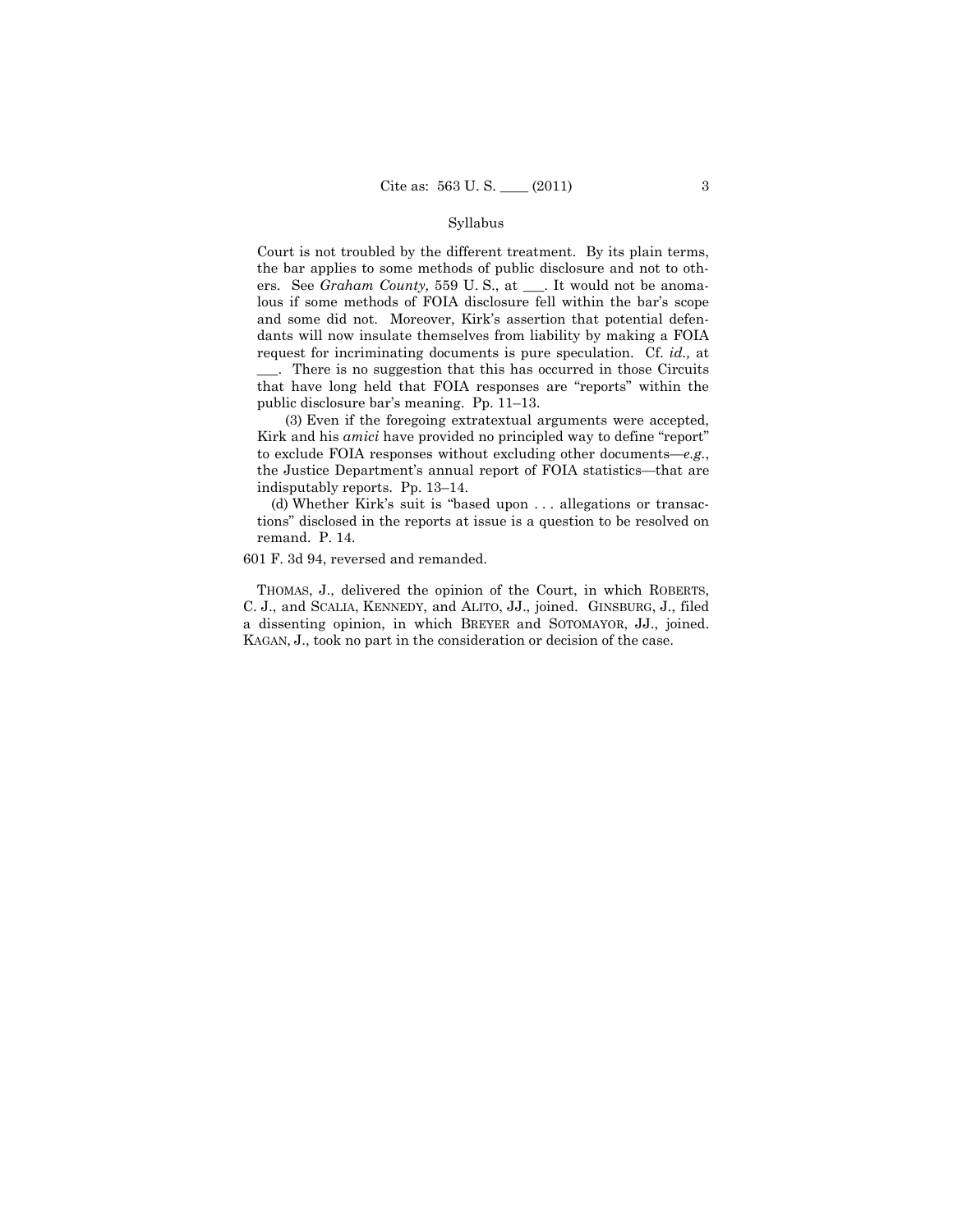NOTICE: This opinion is subject to formal revision before publication in the preliminary print of the United States Reports. Readers are requested to notify the Reporter of Decisions, Supreme Court of the United States, Washington, D. C. 20543, of any typographical or other formal errors, in order that corrections may be made before the preliminary print goes to press.

## $\frac{1}{2}$  ,  $\frac{1}{2}$  ,  $\frac{1}{2}$  ,  $\frac{1}{2}$  ,  $\frac{1}{2}$  ,  $\frac{1}{2}$  ,  $\frac{1}{2}$ **SUPREME COURT OF THE UNITED STATES**

#### $\frac{1}{2}$  ,  $\frac{1}{2}$  ,  $\frac{1}{2}$  ,  $\frac{1}{2}$  ,  $\frac{1}{2}$  ,  $\frac{1}{2}$ No. 10–188

## SCHINDLER ELEVATOR CORPORATION, PETI-TIONER *v.* UNITED STATES EX REL. DANIEL KIRK

## ON WRIT OF CERTIORARI TO THE UNITED STATES COURT OF APPEALS FOR THE SECOND CIRCUIT

[May 16, 2011]

JUSTICE THOMAS delivered the opinion of the Court.

The False Claims Act (FCA), 31 U. S. C. §§3729–3733, prohibits submitting false or fraudulent claims for payment to the United States, §3729(a), and authorizes *qui tam* suits, in which private parties bring civil actions in the Government's name,  $\S 3730(b)(1)$ . This case concerns the FCA's public disclosure bar, which generally forecloses *qui tam* suits that are "based upon the public disclosure of allegations or transactions . . . in a congressional, administrative, or Government Accounting Office report, hearing, audit, or investigation."  $\S3730(e)(4)(A)$  (footnote omitted).<sup>1</sup> We must decide whether a federal agency's written response to a request for records under the Freedom of Information Act (FOIA), 5 U. S. C. §552, constitutes a "report" within the meaning of the public disclosure bar.

<sup>1</sup>During the pendency of this case, the Patient Protection and Affordable Care Act, 124 Stat. 119, amended the public disclosure bar. Because the amendments are not applicable to pending cases, *Graham County Soil and Water Conservation Dist.* v. *United States ex rel. Wilson*, 559 U. S. \_\_, \_\_, n. 1 (2010) (slip op., at 1, n. 1), this opinion refers to the statute as it existed when the suit was filed.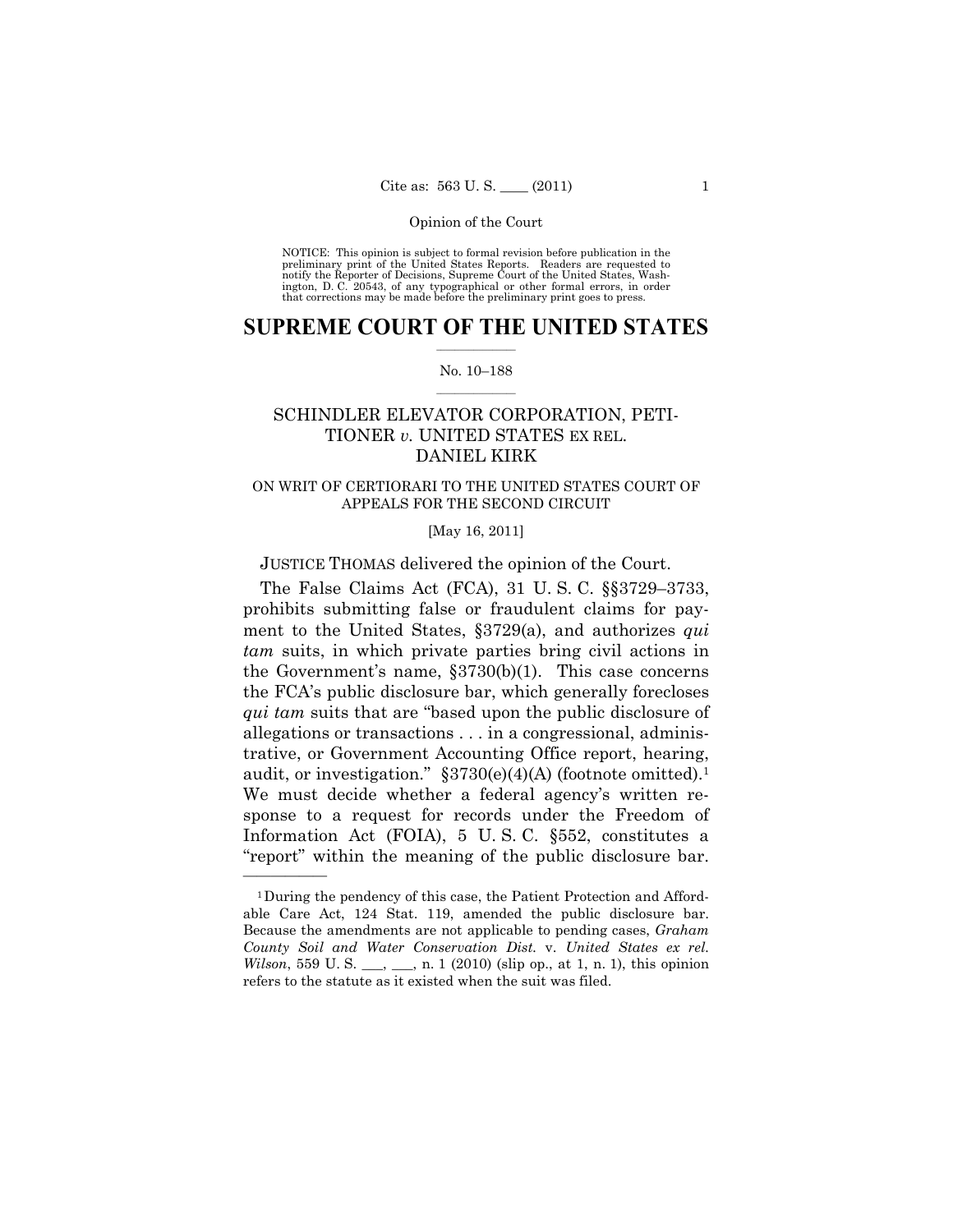We hold that it does.

——————

I

Petitioner Schindler Elevator Corporation manufactures, installs, and services elevators and escalators.2 In 1989, Schindler acquired Millar Elevator Industries, Inc., and the two companies merged in 2002.

Since 1999, Schindler and the United States have entered into hundreds of contracts that are subject to the Vietnam Era Veterans' Readjustment Assistance Act of 1972 (VEVRAA). That Act requires contractors like Schindler to report certain information to the Secretary of Labor, including how many of its employees are "qualified covered veterans" under the statute. 38 U. S. C. §4212(d)(1). VEVRAA regulations required Schindler to agree in each of its contracts that it would "submit VETS– 100 Reports no later than September 30 of each year." 48 CFR §52.222–37(c) (2008); see also §22.1310(b).

Respondent Daniel Kirk, a United States Army veteran who served in Vietnam, was employed by Millar and Schindler from 1978 until 2003. In August 2003, Kirk resigned from Schindler in response to what he saw as Schindler's efforts to force him out.<sup>3</sup>

In March 2005, Kirk filed this action against Schindler under the False Claims Act, which imposes civil penalties and treble damages on persons who submit false or

<sup>2</sup>The facts in this Part, which we must accept as true, are taken from the amended complaint and the filings submitted in opposition to Schindler's motion to dismiss.<br><sup>3</sup>Kirk filed a complaint with the Department of Labor's Office of Fed-

eral Contract Compliance Programs (OFCCP), claiming that he had been "improperly demoted and constructively terminated by Schindler despite his status as a Vietnam era veteran." App. 23a. The OFCCP investigated Schindler's compliance with VEVRAA and found insufficient evidence to support Kirk's claim. In November 2009, the Department of Labor affirmed the OFCCP's finding. 601 F. 3d 94, 99 (CA2 2010).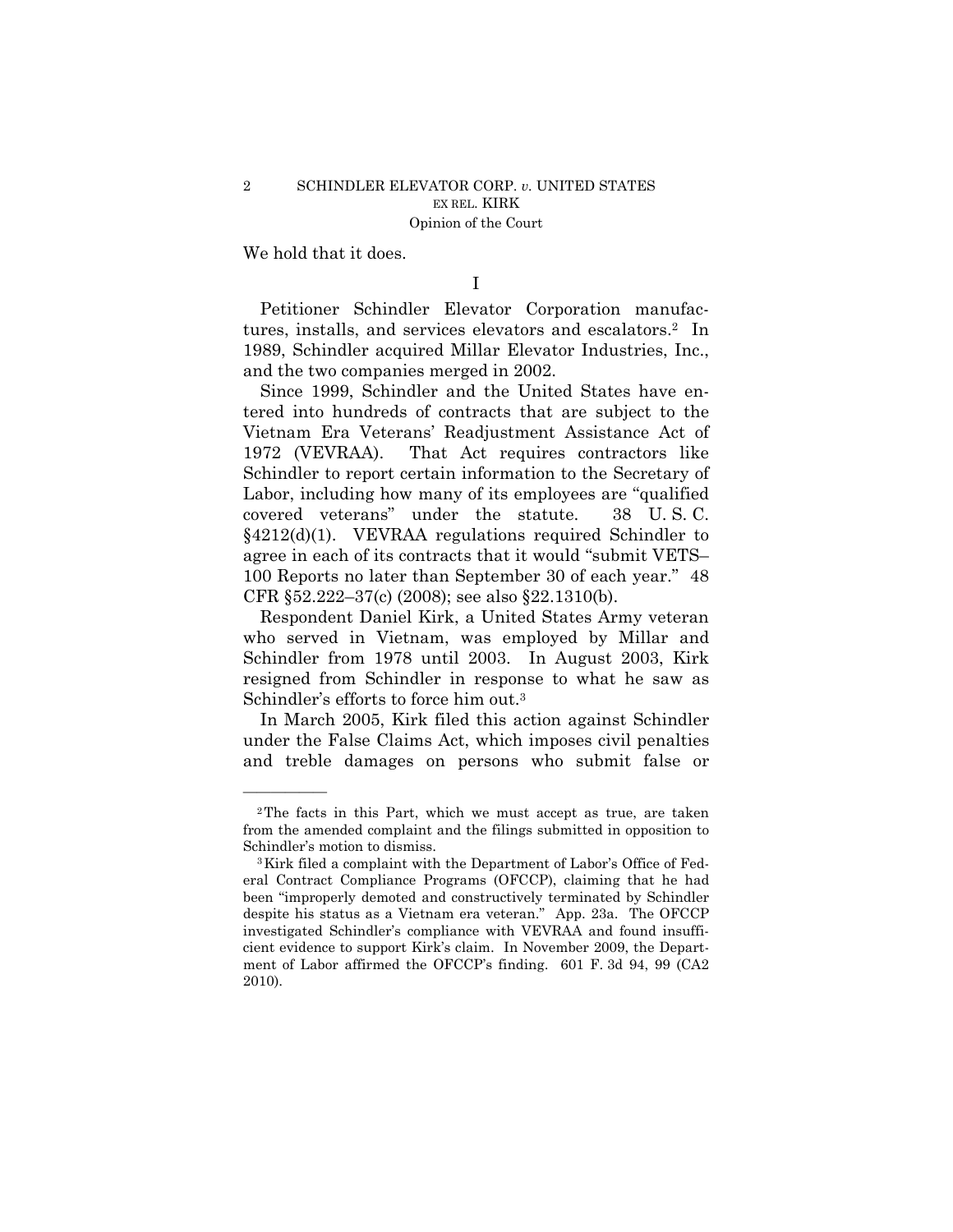fraudulent claims for payment to the United States. 31 U. S. C. §3729(a). The FCA authorizes both civil actions by the Attorney General and private *qui tam* actions to enforce its provisions. §3730. When, as here, the Government chooses not to intervene in a *qui tam* action, the private relator stands to receive between 25% and 30% of the proceeds of the action.  $\S 3730(d)(2)$ .

In an amended complaint filed in June 2007, Kirk alleged that Schindler had submitted hundreds of false claims for payment under its Government contracts. According to Kirk, Schindler had violated VEVRAA's reporting requirements by failing to file certain required VETS–100 reports and including false information in those it did file. The company's claims for payment were false, Kirk alleged, because Schindler had falsely certified its compliance with VEVRAA. Kirk did not specify the amount of damages he sought on behalf of the United States, but he asserted that the value of Schindler's VEVRAA-covered contracts exceeded \$100 million.

To support his allegations, Kirk pointed to information his wife, Linda Kirk, received from the Department of Labor (DOL) in response to three FOIA requests. Mrs. Kirk had sought all VETS–100 reports filed by Schindler for the years 1998 through 2006. The DOL responded by letter or e-mail to each request with information about the records found for each year, including years for which no responsive records were located. The DOL informed Mrs. Kirk that it found no VETS–100 reports filed by Schindler in 1998, 1999, 2000, 2002, or 2003. For the other years, the DOL provided Mrs. Kirk with copies of the reports filed by Schindler, 99 in all.

Schindler moved to dismiss on a number of grounds, including that the FCA's public disclosure bar deprived the District Court of jurisdiction. See §3730(e)(4)(A). The District Court granted the motion, concluding that most of Kirk's allegations failed to state a claim and that the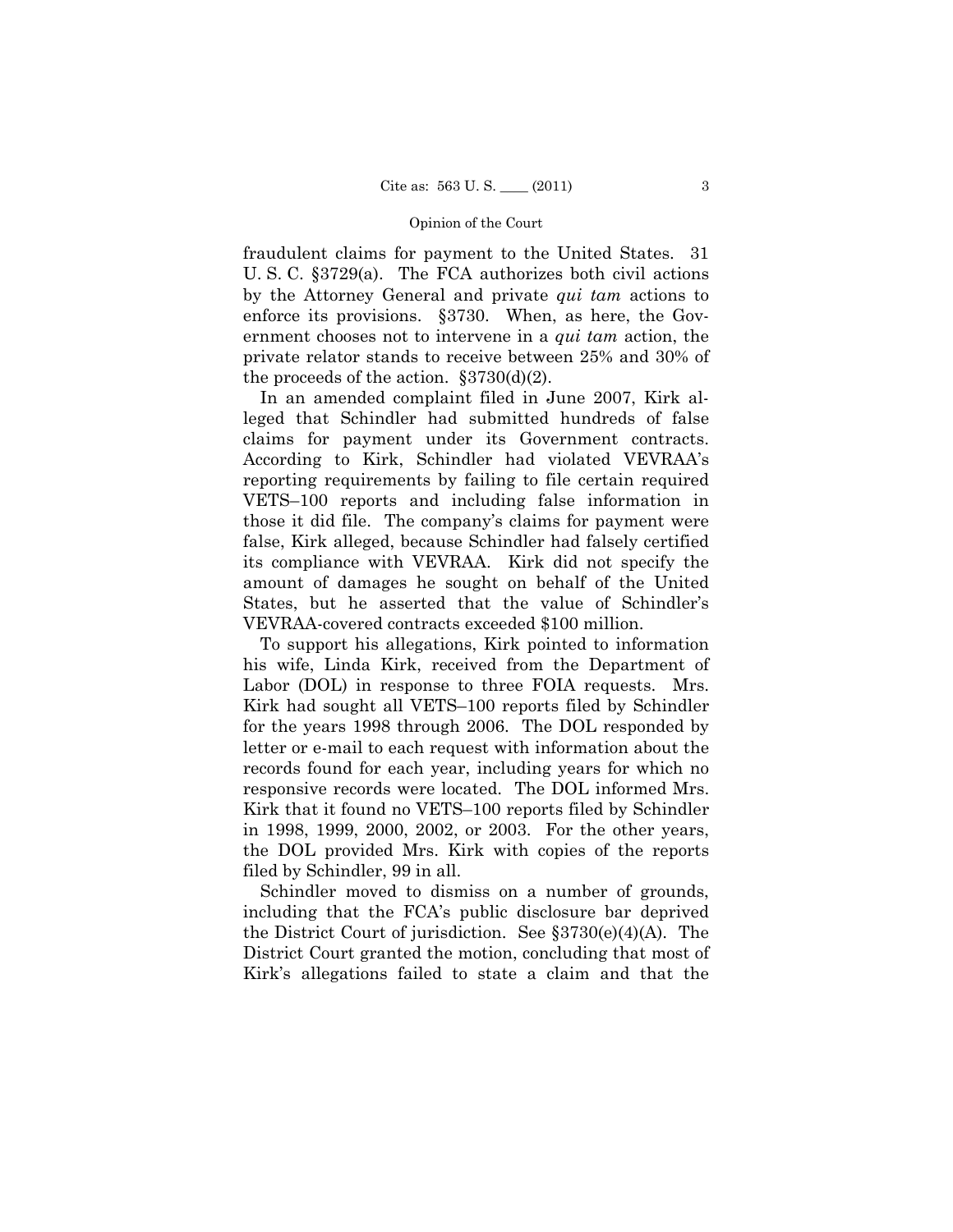## 4 SCHINDLER ELEVATOR CORP. *v.* UNITED STATES EX REL. KIRK Opinion of the Court

remainder were based upon the public disclosure of allegations or transactions in an administrative "report" or "investigation." 606 F. Supp. 2d 448 (SDNY 2009).

The Court of Appeals for the Second Circuit vacated and remanded. 601 F. 3d 94 (2010). The court effectively held that an agency's response to a FOIA request is neither a "report" nor an "investigation" within the meaning of the FCA's public disclosure bar. See *id*., at 103–111 (agreeing with *United States ex rel. Haight* v. *Catholic Healthcare West*, 445 F. 3d 1147 (CA9 2006), and disagreeing with *United States ex rel. Mistick PBT* v. *Housing Auth. of Pittsburgh*, 186 F. 3d 376 (CA3 1999)). We granted certiorari, 561 U.S. \_\_ (2010), and now reverse and remand.

### II

Schindler argues that "report" in the FCA's public disclosure bar carries its ordinary meaning and that the DOL's written responses to Mrs. Kirk's FOIA requests are therefore "reports." We agree.<sup>4</sup>

## A

## 1

Adopted in 1986, the FCA's public disclosure bar provides:

"No court shall have jurisdiction over an action under this section based upon the public disclosure of allegations or transactions in a criminal, civil, or administrative hearing, in a congressional, administrative, or Government Accounting Office report, hearing, audit, or investigation, or from the news media, unless the action is brought by the Attorney General or the person bringing the action is an original source of

<sup>4</sup>Because we conclude that a written response to a FOIA request qualifies as a "report" within the meaning of the public disclosure bar, we need not address whether an agency's search in response to a FOIA request also qualifies as an "investigation."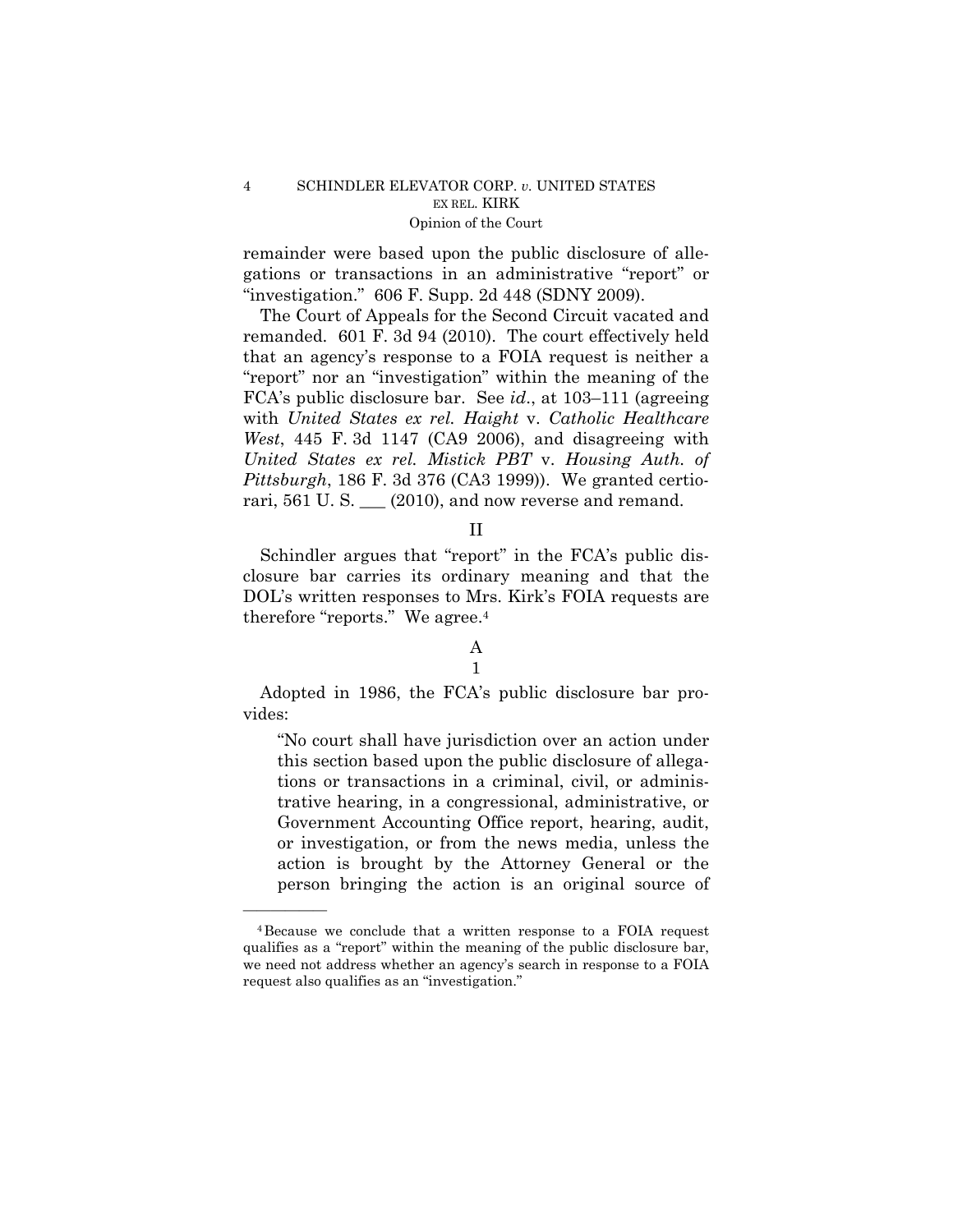the information." 31 U.S.C.  $\S 3730(e)(4)$ (A) (footnote omitted).

Because the statute does not define "report," we look first to the word's ordinary meaning. See *Gross* v. *FBL Financial Services, Inc.*, 557 U. S. \_\_\_, \_\_\_ (2009) (slip op., at 7) ("Statutory construction must begin with the language employed by Congress and the assumption that the ordinary meaning of that language accurately expresses the legislative purpose" (internal quotation marks omitted)); *Asgrow Seed Co.* v. *Winterboer*, 513 U. S. 179, 187 (1995) ("When terms used in a statute are undefined, we give them their ordinary meaning"). A "report" is "something that gives information" or a "notification," Webster's Third New International Dictionary 1925 (1986), or "[a]n official or formal statement of facts or proceedings," Black's Law Dictionary 1300 (6th ed. 1990). See also 13 Oxford English Dictionary 650 (2d ed. 1989) ("[a]n account brought by one person to another"); American Heritage Dictionary 1103 (1981) ("[a]n account or announcement that is prepared, presented, or delivered, usually in formal or organized form"); Random House Dictionary 1634 (2d ed. 1987) ("an account or statement describing in detail an event, situation, or the like").

This broad ordinary meaning of "report" is consistent with the generally broad scope of the FCA's public disclosure bar. As we explained last Term, to determine the meaning of one word in the public disclosure bar, we must consider the provision's "entire text," read as an "integrated whole." *Graham County Soil and Water Conservation Dist.* v. *United States ex rel. Wilson*, 559 U. S. \_\_\_, \_\_\_,

\_\_\_, n. 12 (2010) (slip op., at 8, 12, n. 12); see also *Tyler* v. *Cain*, 533 U. S. 656, 662 (2001) ("We do not . . . construe the meaning of statutory terms in a vacuum"). The other sources of public disclosure in  $\S 3730(e)(4)$ (A), especially "news media," suggest that the public disclosure bar pro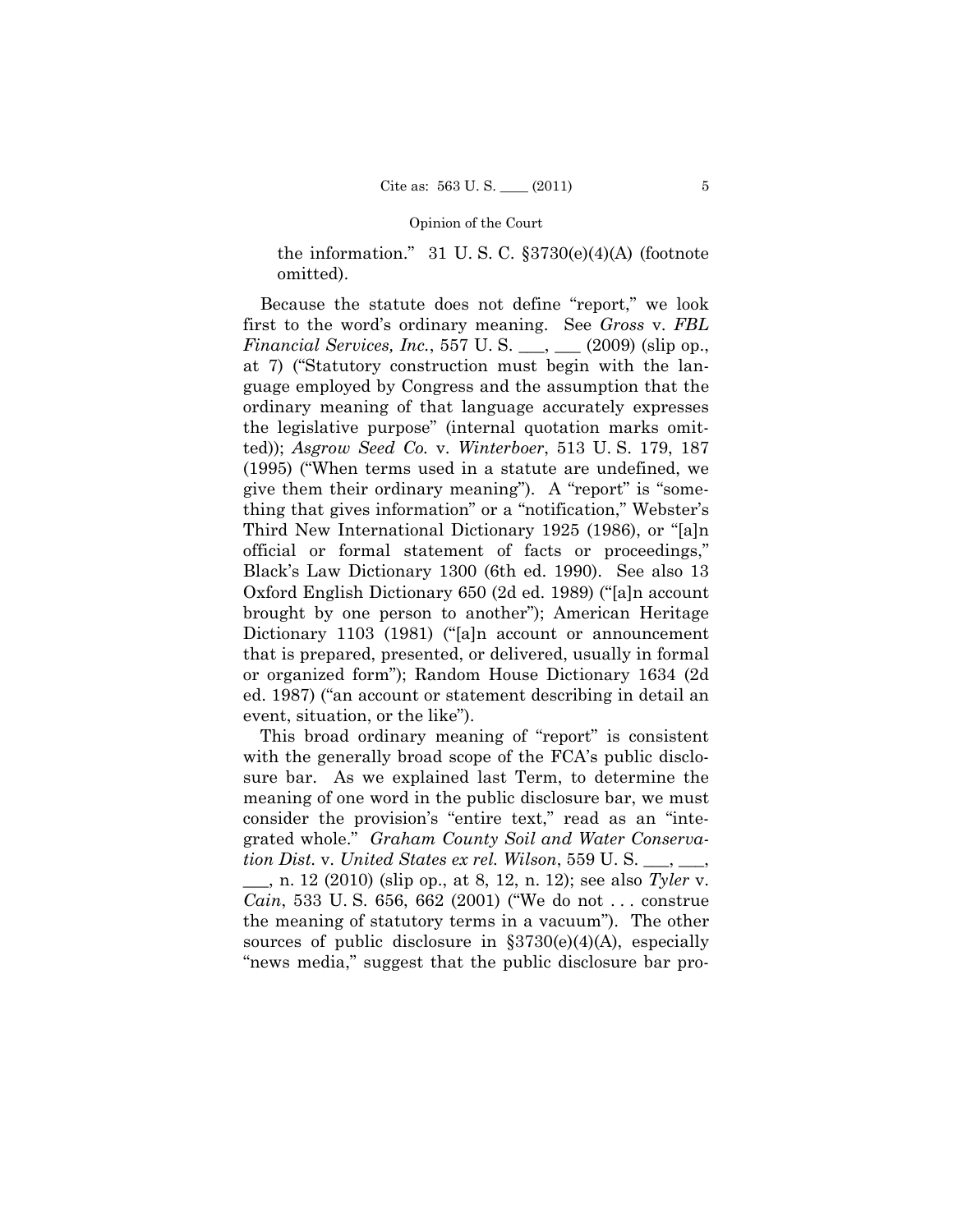vides "a broa[d] sweep." *Graham County*, *supra,* at \_\_\_ (slip op., at 8). The statute also mentions "administrative hearings" twice, reflecting intent to avoid underinclusiveness even at the risk of redundancy.

The phrase "allegations or transactions" in §3730(e) (4)(A) additionally suggests a wide-reaching public disclosure bar. Congress covered not only the disclosure of "allegations" but also "transactions," a term that courts have recognized as having a broad meaning. See, *e.g., Moore* v. *New York Cotton Exchange*, 270 U. S. 593, 610 (1926) ("'Transaction' is a word of flexible meaning"); *Hamilton* v. *United Healthcare of La., Inc.*, 310 F. 3d 385, 391 (CA5 2002) ("[T]he ordinary meaning of the term 'transaction' is a broad reference to many different types of business dealings between parties").

2

Nor is there any textual basis for adopting a narrower definition of "report." The Court of Appeals, in holding that FOIA responses were not "reports," looked to the words "hearing, audit, or investigation," and the phrase "criminal, civil, [and] administrative hearings." It concluded that all of these sources "connote the synthesis of information in an investigatory context" to "serve some end of the government." 601 F. 3d, at 107; cf. Brief for Respondent 30, n. 15 ("Each is part of the government's ongoing effort to fight fraud"). Applying the *noscitur a sociis* canon, the Court of Appeals then determined that these "'neighboring words'" mandated a narrower meaning for "report" than its ordinary meaning. 601 F. 3d, at 107.

The Court of Appeals committed the very error we reversed in *Graham County*. Like the Fourth Circuit in that case, the Second Circuit here applied the *noscitur a sociis*  canon only to the immediately surrounding words, to the exclusion of the rest of the statute. See 601 F. 3d, at 107,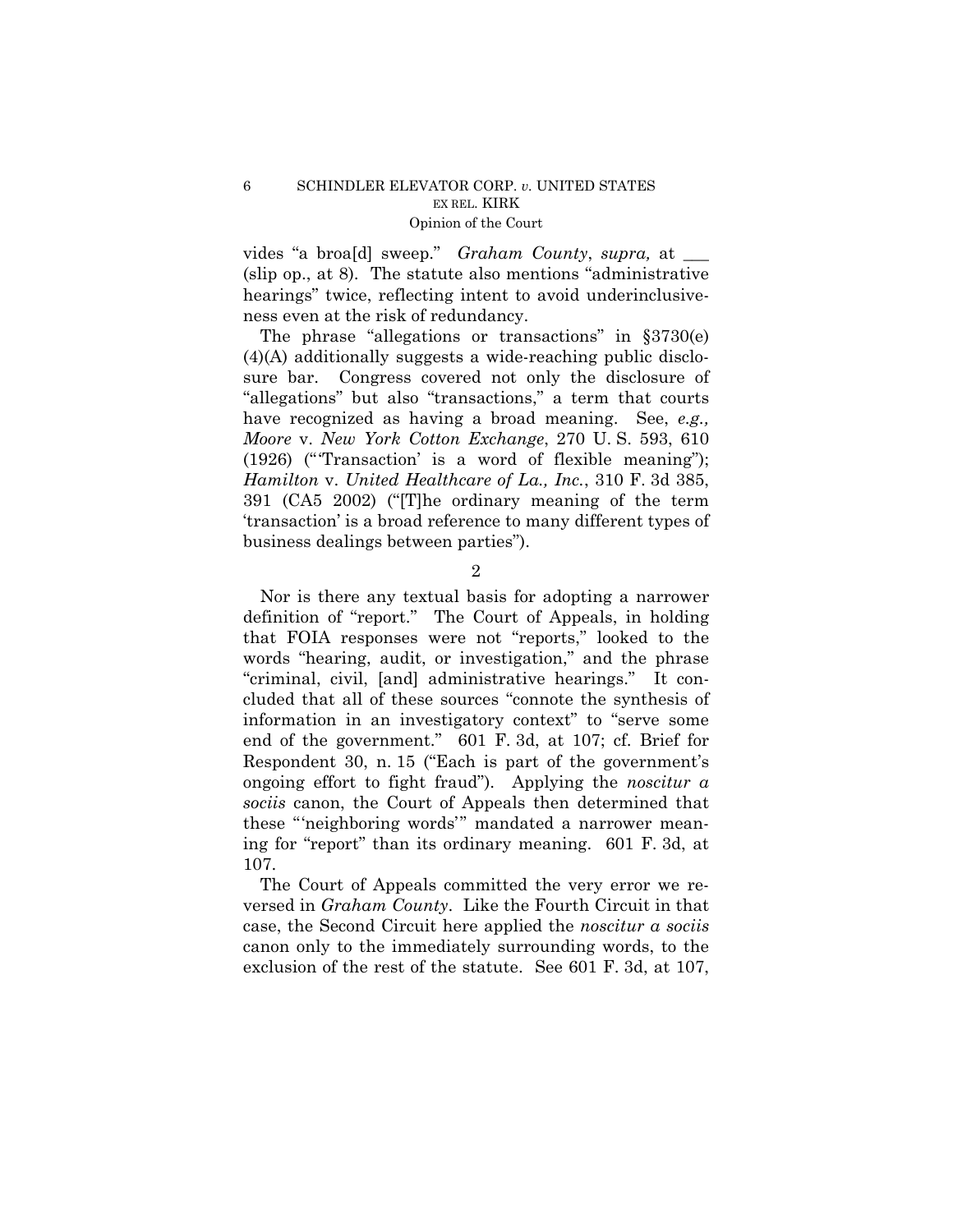n. 6. We emphasized in *Graham County* that "*all* of the sources [of public disclosure] listed in  $\S 3730(e)(4)(A)$  provide interpretive guidance." 559 U. S., at \_\_\_ (slip op., at 8). When all of the sources are considered, the reference to "news media"—which the Court of Appeals did not consider—suggests a much broader scope. *Ibid.* 

The Government similarly errs by focusing only on the adjectives "congressional, administrative, or [GAO],"5 which precede "report." Brief for United States as *Amicus Curiae* 18. It contends that these adjectives suggest that the public disclosure bar applies only to agency reports "analogous to those that Congress and the GAO would issue or conduct." *Ibid.* As we explained in *Graham County*, however, those three adjectives tell us nothing more than that a "report" must be governmental. See 559 U. S.*,* at \_\_\_, n. 7 (slip op., at 7, n. 7). The governmental nature of the FOIA responses at issue is not disputed.

Finally, applying the ordinary meaning of "report" does not render superfluous the other sources of public disclosure in  $\S 3730(e)(4)(A)$ . Kirk argues that reading "report" to mean "something that gives information" would subsume the other words in the phrase "report, hearing, audit, or investigation." Brief for Respondent 23. But Kirk admits that hearings, audits, and investigations are processes "to *obtain* information." *Ibid.* (emphasis added). Those processes are thus clearly different from "something that *gives* information." Moreover, the statute contemplates some redundancy: An "audit," for example, will often be a type of "investigation."

We are not persuaded that we should adopt a "different, somewhat special meaning" of "report" over the word's

<sup>5</sup>Although the statute refers to the "Government Accounting Office," it is undisputed that Congress meant the General Accounting Office, also known as GAO and now renamed the Government Accountability Office. See *Graham County*, 559 U. S., at \_\_\_, n. 6 (slip op., at 6, n. 6).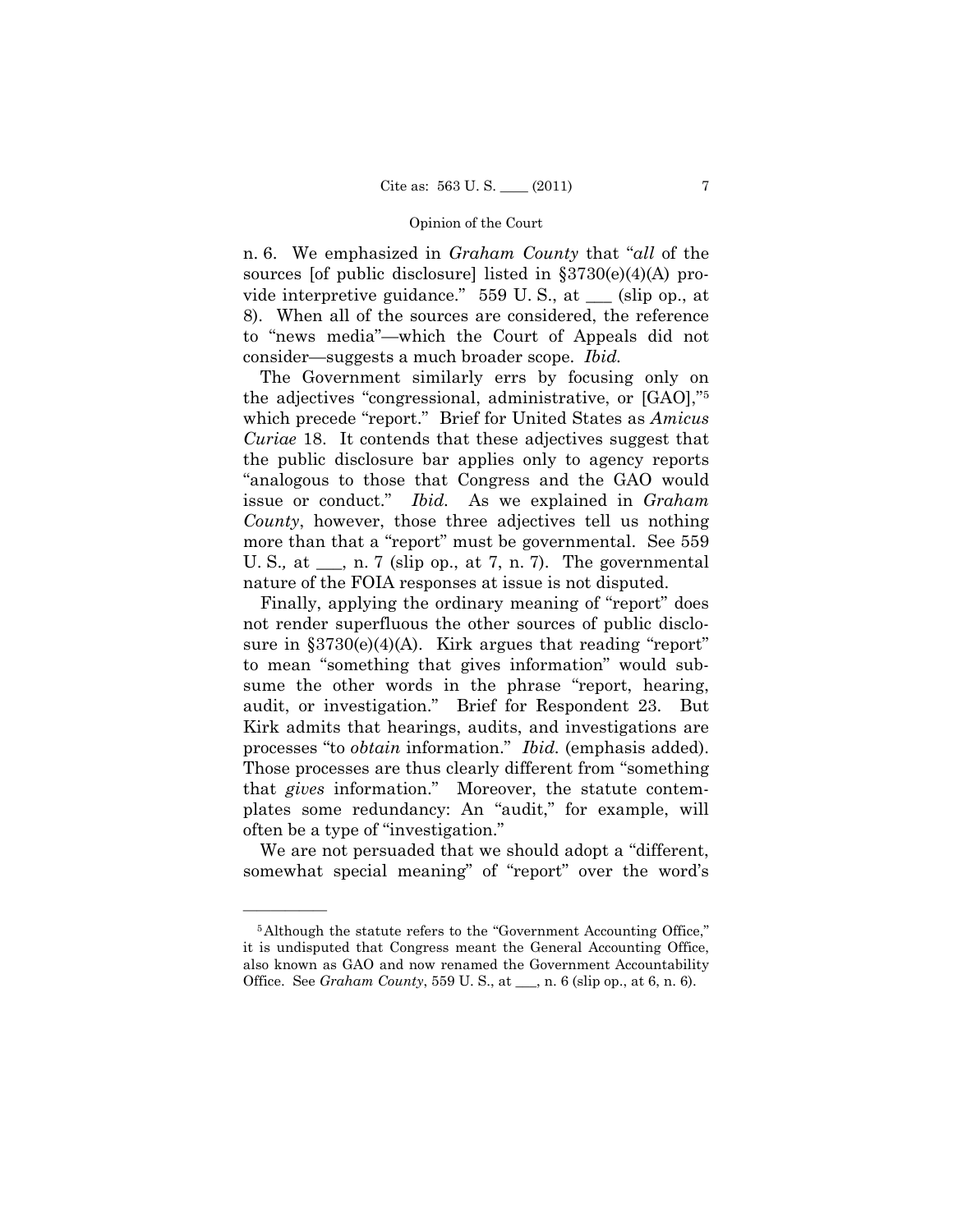### 8 SCHINDLER ELEVATOR CORP. *v.* UNITED STATES EX REL. KIRK Opinion of the Court

"primary meaning." *Muscarello* v. *United States*, 524 U. S. 125, 130, 128 (1998). Indeed, we have cautioned recently against interpreting the public disclosure bar in a way inconsistent with a plain reading of its text. In *Graham County*, we rejected several arguments for construing the statute narrowly, twice emphasizing that the sole "touchstone" in the statutory text is "public disclosure." 559 U. S., at  $\_\_\_\_\_\_\_\$  (slip op., at 11, 19). We chose in that case simply to give the text its "most natura[l] read[ing]," *id.,* at  $\equiv$  (slip op., at 5), and we do so again here.

A written agency response to a FOIA request falls within the ordinary meaning of "report." FOIA requires each agency receiving a request to "notify the person making such request of [its] determination and the reasons therefor." 5 U.S.C.  $\S552(a)(6)(A)(i)$ . When an agency denies a request in whole or in part, it must additionally "set forth the names and titles or positions of each person responsible for the denial," "make a reasonable effort to estimate the volume of any [denied] matter," and "provide any such estimate to the person making the request."  $\S552(a)(6)(C)(i)$ , (F). The DOL has adopted more detailed regulations implementing FOIA and mandating a response in writing. See 29 CFR §70.21(a) (2009) (requiring written notice of the grant of a FOIA request and a description of the manner in which records will be disclosed); §§70.21(b)–(c) (requiring a "brief statement of the reason or reasons for [a] denial," as well as written notification if a record "cannot be located or has been destroyed" (italics deleted)). So, too, have other federal agencies. See, *e.g.,* 28 CFR §16.6 (2010) (Dept. of Justice); 43 CFR §2.21 (2009) (Dept. of Interior); 7 CFR §1.7 (2010) (Dept. of Agriculture). Such an agency response plainly is "something that gives information," a "notification," and an "official or formal statement of facts."

B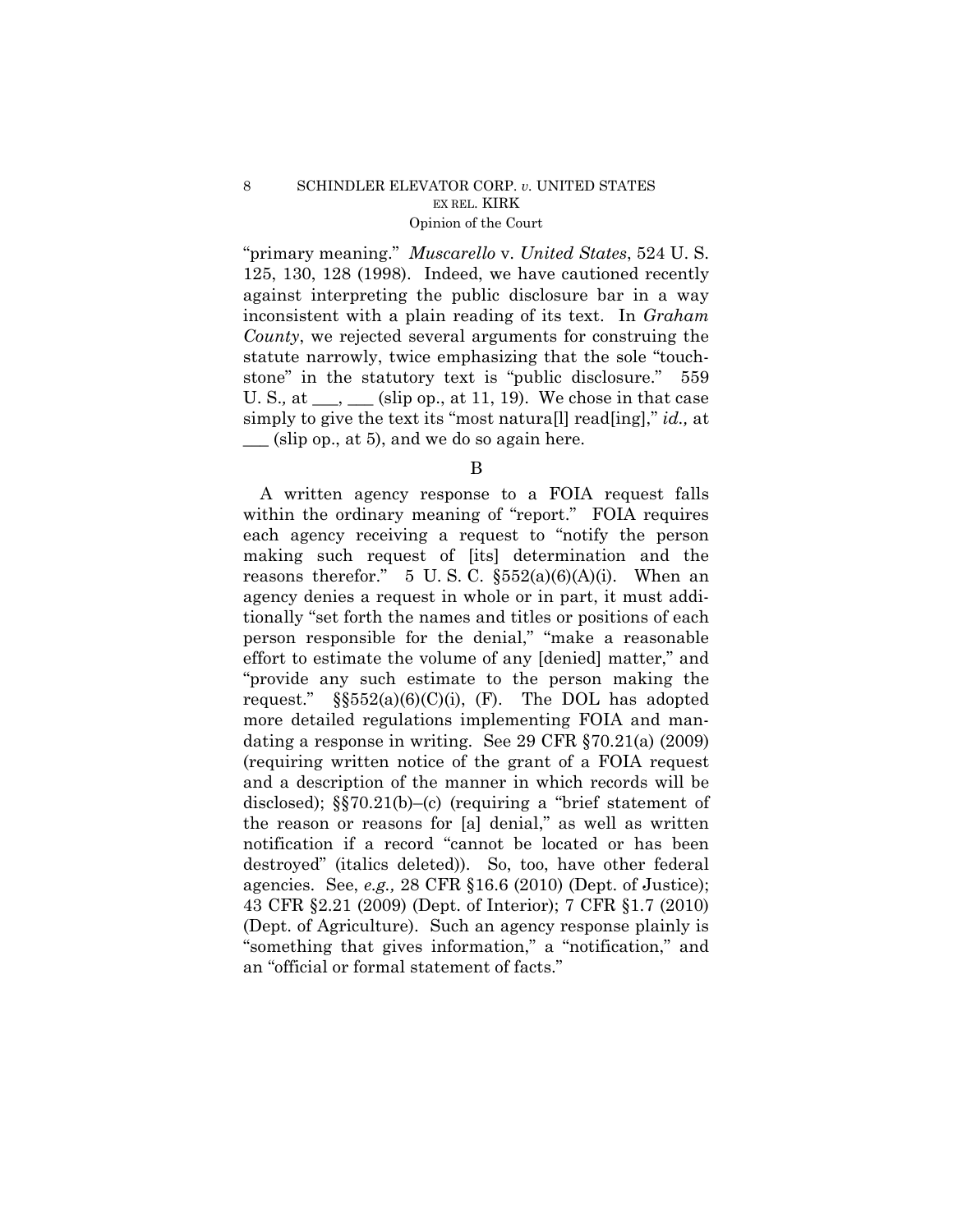Any records the agency produces along with its written FOIA response are part of that response, "just as if they had been reproduced as an appendix to a printed report." *Mistick*, 186 F. 3d, at 384, n. 5. Nothing in the public disclosure bar suggests that a document and its attachments must be disaggregated and evaluated individually. If an allegation or transaction is disclosed in a record attached to a FOIA response, it is disclosed "in" that FOIA response and, therefore, disclosed "in" a report for the purposes of the public disclosure bar.6

The DOL's three written FOIA responses to Mrs. Kirk, along with their attached records, are thus reports within the meaning of the public disclosure bar. Each response was an "official or formal statement" that "[gave] information" and "notif[ied]" Mrs. Kirk of the agency's resolution of her FOIA request.

## III

#### A

In interpreting a statute, "[o]ur inquiry must cease if the statutory language is unambiguous," as we have found, and "'the statutory scheme is coherent and consistent.'" *Robinson* v. *Shell Oil Co.*, 519 U. S. 337, 340 (1997) (quoting *United States* v. *Ron Pair Enterprises, Inc.*, 489 U. S. 235, 240 (1989)). We are not persuaded by assertions that it would be anomalous to read the public disclosure bar to encompass written FOIA responses.

### 1

The drafting history of the public disclosure bar does not contradict our holding. As originally enacted in 1863, the FCA placed no restriction on the sources from which a *qui tam* relator could acquire information on which to base a

<sup>6</sup> It is irrelevant whether a particular record is itself a report. The attached records do not "becom[e]" reports, 601 F. 3d, at 109, but simply are part of a report.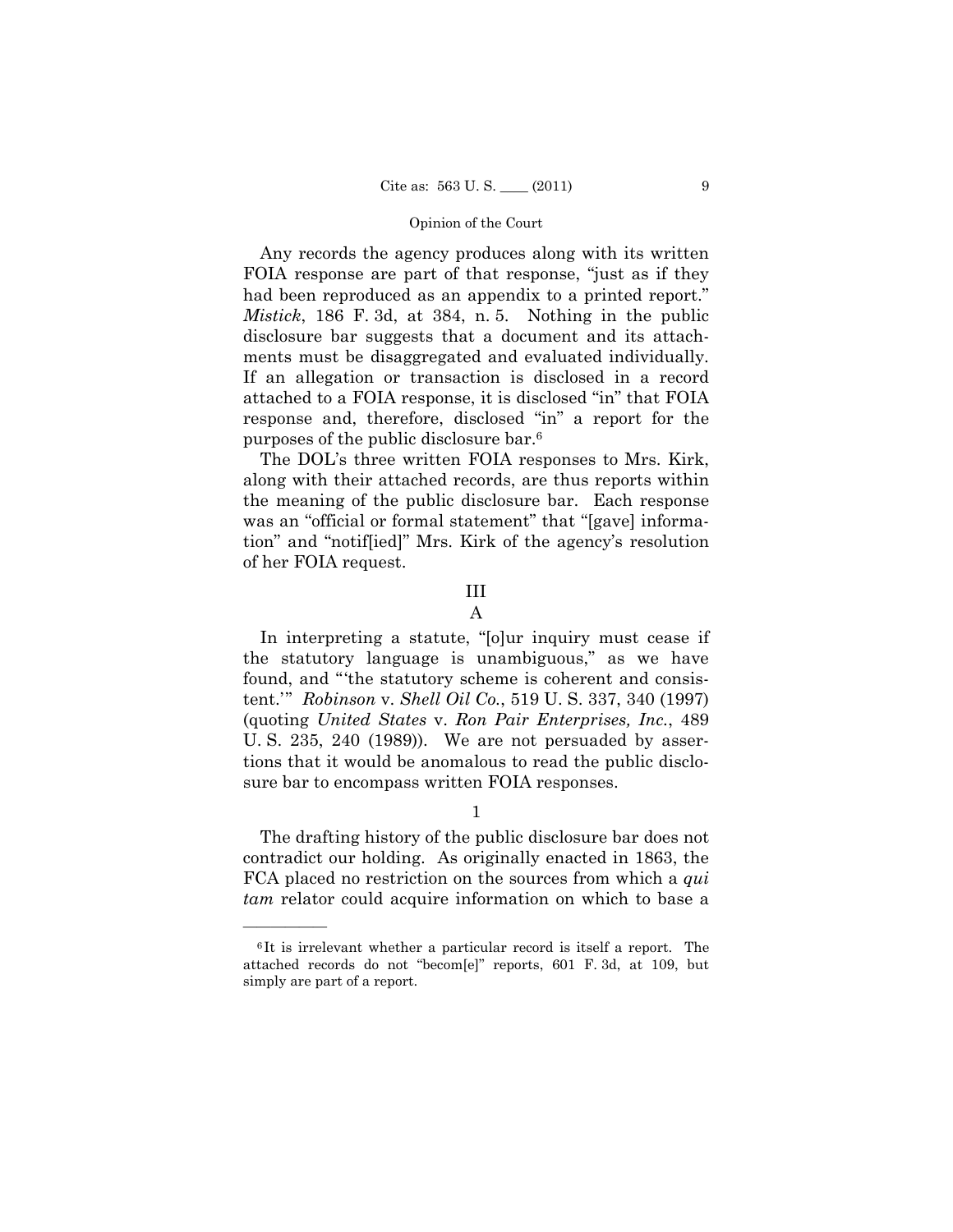lawsuit. See *Graham County*, 559 U. S., at \_\_\_ (slip op., at 12). Accordingly, this Court upheld the recovery of a relator, even though the Government claimed that he had discovered the basis for his lawsuit by reading a federal criminal indictment. See *United States ex rel. Marcus* v. *Hess*, 317 U. S. 537 (1943). In response, Congress amended the statute to preclude such "parasitic" *qui tam* actions based on "evidence or information in the possession of the United States . . . at the time such suit was brought." 559 U. S.*,* at \_\_\_ (slip op., at 12–13) (internal quotation marks omitted). Then, in 1986, Congress replaced the so-called Government knowledge bar with the narrower public disclosure bar. *Id.*, at <u>section</u> (slip op., at 13).

The Court of Appeals concluded that it would be inconsistent with this drafting history to hold that written FOIA responses are reports. The court reasoned that doing so would "essentially resurrect, in a significant subset of cases, the government possession standard ... repudiated in 1986." 601 F. 3d, at 109.

We disagree with the Court of Appeals' conclusion. As a threshold matter, "the drafting history of the public disclosure bar raises more questions than it answers." *Graham County, supra,* at \_\_\_ (slip op., at 14). In any event, it is hardly inconsistent with the drafting history to read the public disclosure bar as operating similarly to the Government knowledge bar in a "subset of cases." 601 F. 3d, at 109. As we have observed, "[r]ather than simply repeal the Government knowledge bar," the public disclosure bar was "an effort to strike *a balance* between encouraging private persons to root out fraud and stifling parasitic lawsuits." 559 U. S.*,* at \_\_\_ (slip op., at 13) (emphasis added).

If anything, the drafting history supports our holding. The sort of case that Kirk has brought seems to us a classic example of the "opportunistic" litigation that the public disclosure bar is designed to discourage. *Ibid.* (internal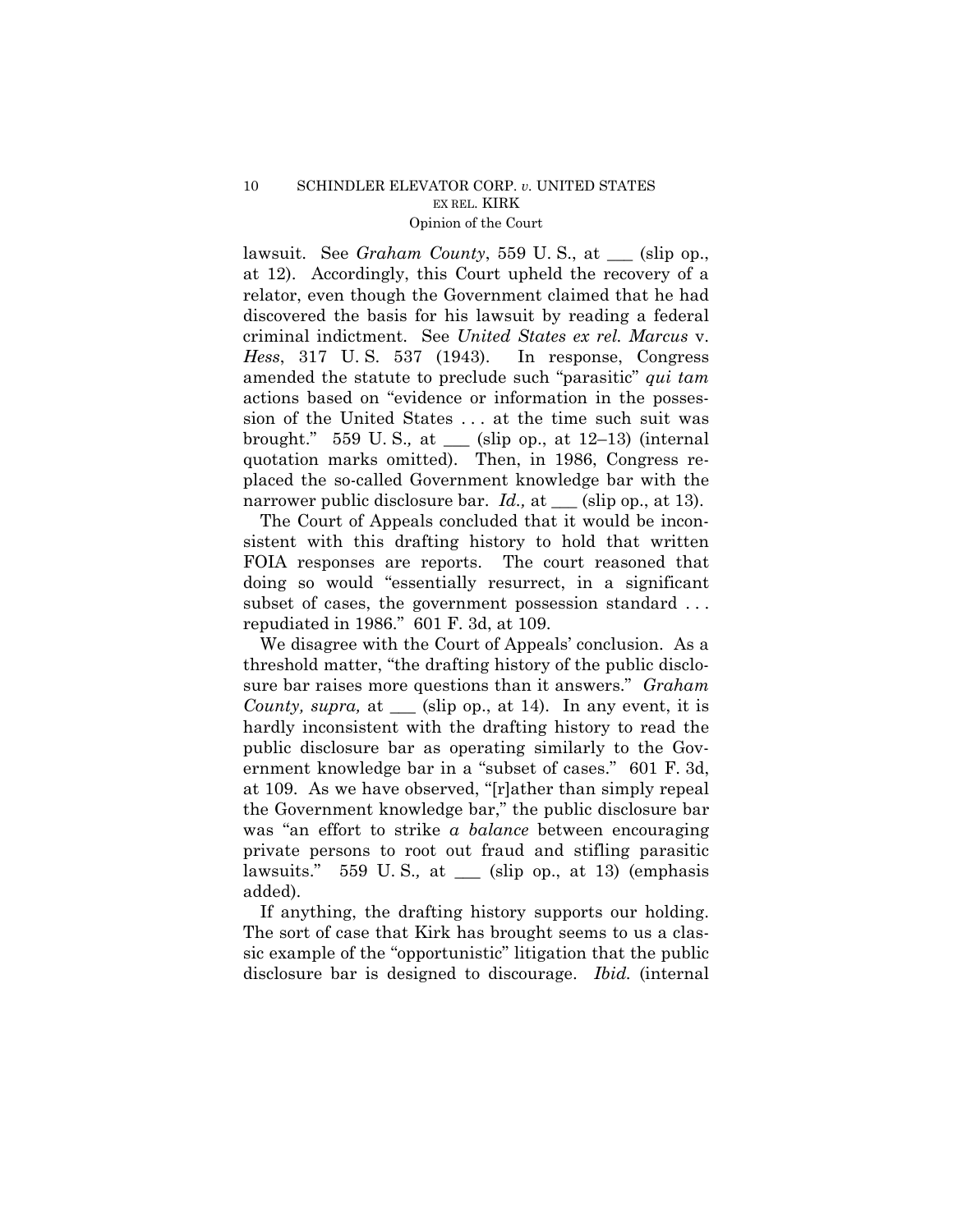quotation marks omitted). Although Kirk alleges that he became suspicious from his own experiences as a veteran working at Schindler, anyone could have filed the same FOIA requests and then filed the same suit. Similarly, anyone could identify a few regulatory filing and certification requirements, submit FOIA requests until he discovers a federal contractor who is out of compliance, and potentially reap a windfall in a *qui tam* action under the FCA. See Brief for Chamber of Commerce of the United States of America et al. as *Amici Curiae* 20 ("Government contractors . . . are required to submit certifications related to everything from how they dispose of hazardous materials to their affirmative action plans" (citing 40 U. S. C. §3142 and 29 U. S. C. §793)).7

 $\mathfrak{D}$ 

Nor will extending the public disclosure bar to written FOIA responses necessarily lead to unusual consequences. FOIA requires agencies to release some records even absent a request. See  $5 \text{ U.S. C. }$   $\S\$  $552(a)(1), (2)$ . Kirk argues that it would be strange that two relators could obtain copies of the same document but that only the relator who got the document in response to a FOIA request would find his case barred.

This argument assumes that records released under FOIA, but not attached to a written FOIA response, do not fall within the public disclosure bar. We do not decide that question. But even assuming, as Kirk does, that such records are not covered by the public disclosure bar, we

<sup>7</sup>There is no merit to the suggestion that the public disclosure bar is intended only to exclude *qui tam* suits that "ride the investigatory coattails of the government's own processes." Brief for Taxpayers Against Fraud Education Fund as *Amicus Curiae* 25, 26; see *Graham County,* 559 U. S., at \_\_\_ (slip op., at 19) (rejecting the argument that the public disclosure bar applies only to allegations or transactions that "have landed on the desk of a DOJ lawyer").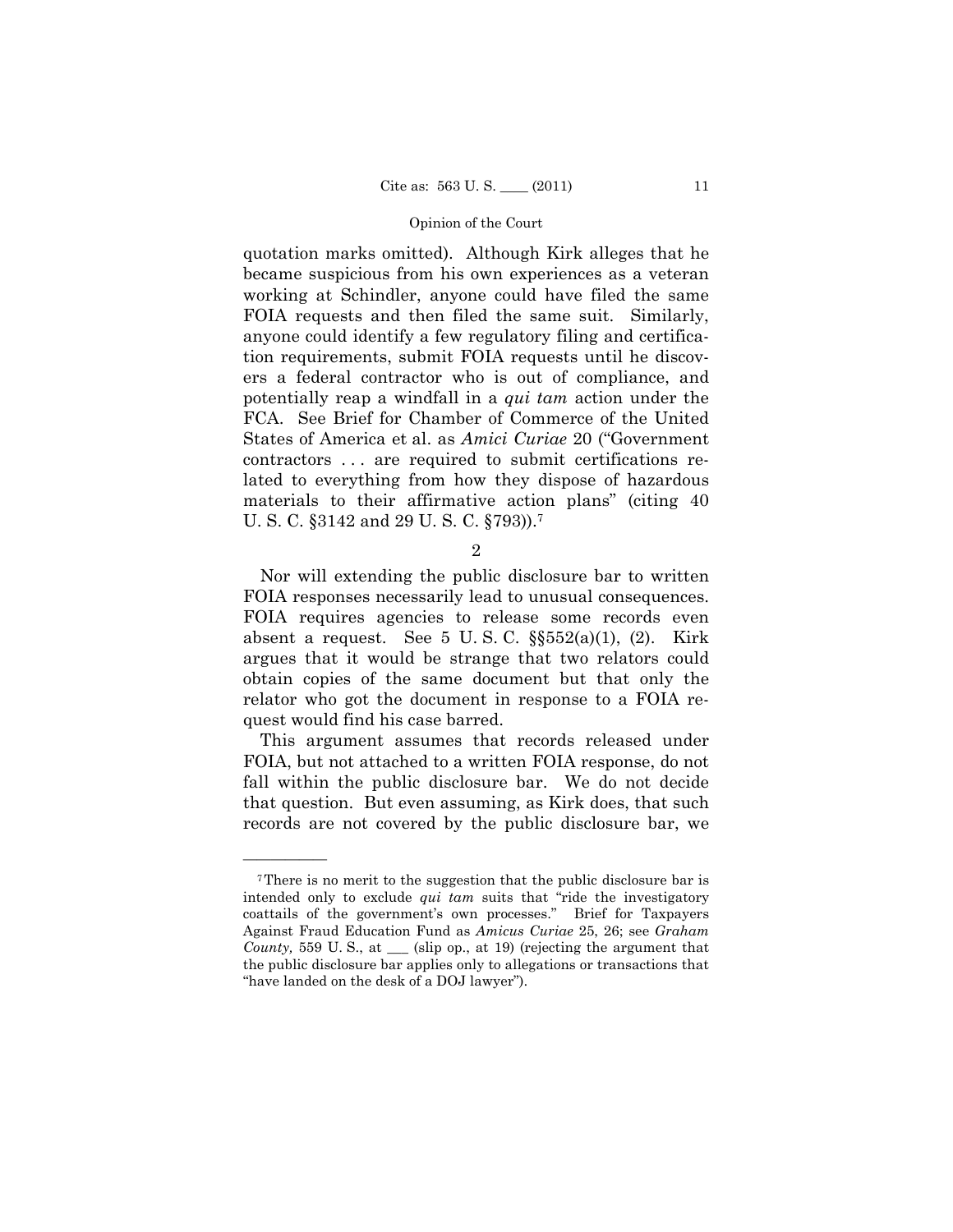are not troubled by the different treatment. By its plain terms, the public disclosure bar applies to some methods of public disclosure and not to others. See *Graham County, supra,* at \_\_\_ (slip op., at 4) ("[T]he FCA's public disclosure bar . . . deprives courts of jurisdiction over *qui tam* suits when the relevant information has already entered the public domain through *certain channels*" (emphasis added)). It would not be anomalous if some methods of FOIA disclosure fell within the scope of the public disclosure bar and some did not.

We also are not concerned that potential defendants will now insulate themselves from liability by making a FOIA request for incriminating documents. This argument assumes that the public disclosure of information in a written FOIA response forever taints that information for purposes of the public disclosure bar. But it may be that a relator who comes by that information from a different source has a legitimate argument that his lawsuit is not "based upon" the initial public disclosure. 31 U. S. C.  $§3730(e)(4)(A)$ . That question has divided the Courts of Appeals, and we do not resolve it here. See *Glaser* v. *Wound Care Consultants, Inc.*, 570 F. 3d 907, 915 (CA7 2009) (describing the split in authority). It may also be that such a relator qualifies for the "original source" exception.8

In any event, the notion that potential defendants will make FOIA requests to insulate themselves from liability

<sup>8</sup>An "original source" is "an individual who has direct and independent knowledge of the information on which the allegations are based and has voluntarily provided the information to the Government before filing an action under this section which is based on the information." §3730(e)(4)(B). Some Courts of Appeals have narrowly construed the exception to limit "original sources" to those who were the cause of the public disclosure, while others have been more generous. See *United States ex rel. Duxbury* v. *Ortho Biotech Prods., L. P.*, 579 F. 3d 13, 22 (CA1 2009) (describing a three-way split among the Courts of Appeals). That question is not before us, and we do not decide it.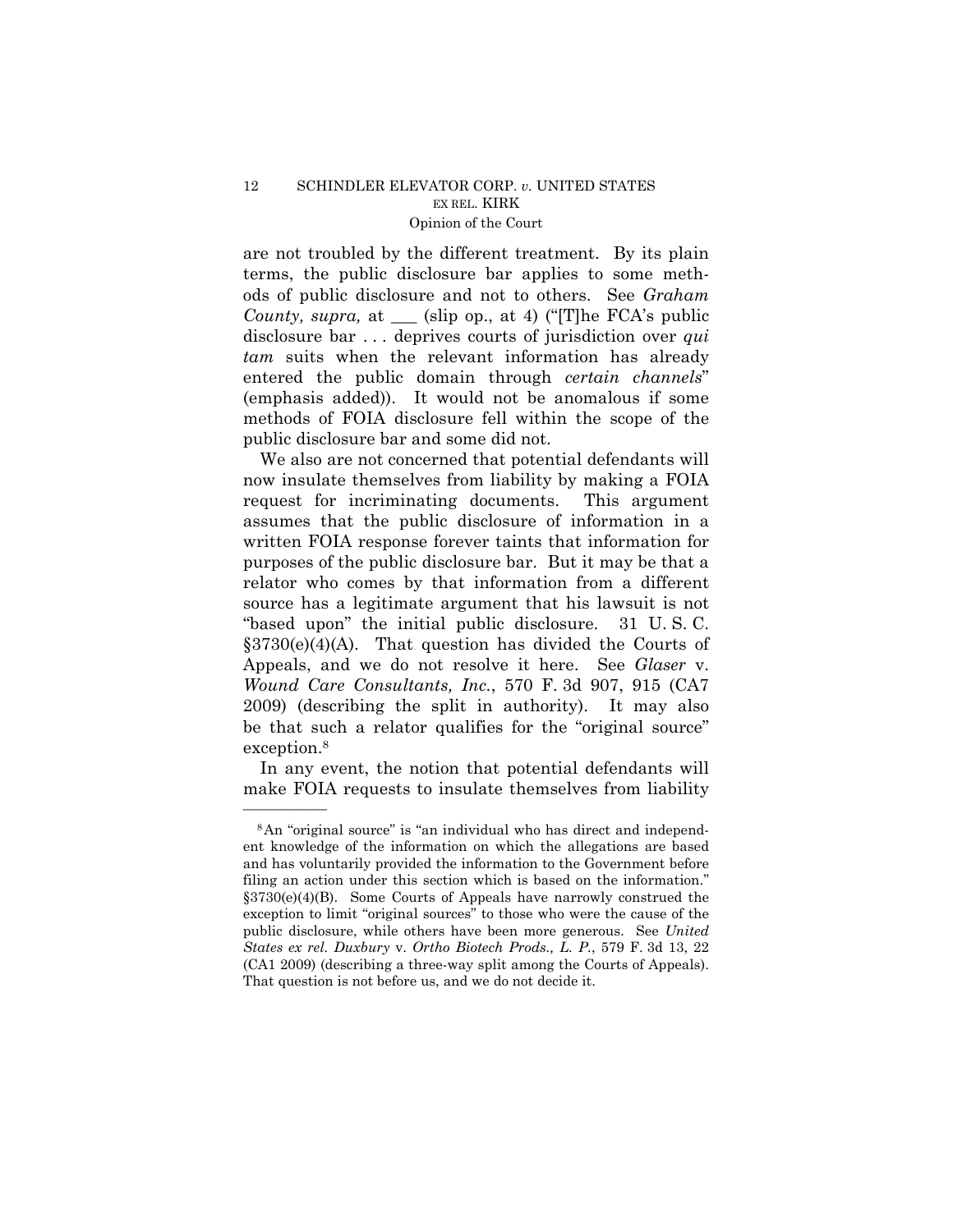is pure speculation. Cf. *Graham County*, 559 U.S., at (slip op., at 19) (rejecting as "strained speculation" an argument that local governments will manipulate the public disclosure bar to escape liability). There is no suggestion that this has occurred in those Circuits that have long held that FOIA responses are "reports" within the meaning of the public disclosure bar.

#### B

Even if we accepted these extratextual arguments, Kirk and his *amici* have provided no principled way to define "report" to exclude FOIA responses without excluding other documents that are indisputably reports. The Government, for example, struggled to settle on a single definition. Compare Brief for United States as *Amicus Curiae*  19 ("report" must be read to "reflect a focus on situations in which the government is conducting, or has completed, some focused inquiry or analysis concerning the relevant facts") with *id.,* at 21 ("A FOIA response is not a 'report' . . . because the federal agency is not charged with uncovering the truth of any matter"), and Tr. of Oral Arg. 33 ("[T]he way to think about it is whether or not the agency . . . is engaging in a substantive inquiry into and a substantive analysis of information"). It is difficult to see how the Department of Justice's "Annual Report" of FOIA statistics—something that is indisputably a Government report—would qualify under the latter two definitions. See Dept. of Justice, Freedom of Information Act Annual Report, Fiscal Year 2010, http://www.justice.gov/oip/ annual\_report/2010/cover.htm (as visited May 12, 2011, and available in Clerk of Court's case file); see also Tr. of Oral Arg. 19 (Kirk conceding that the DOJ annual report is a report). And even if the first definition arguably encompasses that report, it would seem also to include FOIA responses, which convey the results of a Government agency's "focused inquiry."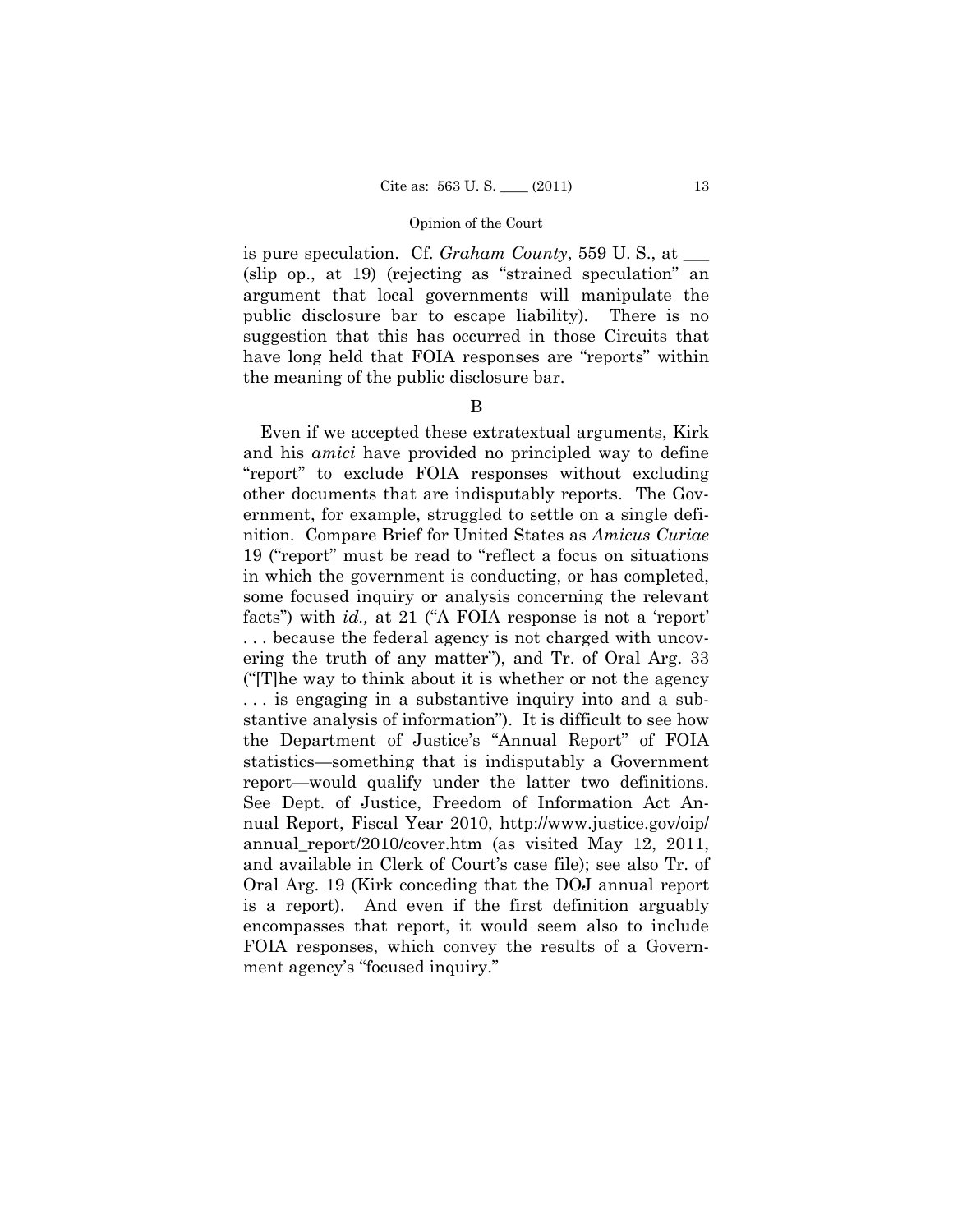## 14 SCHINDLER ELEVATOR CORP. *v.* UNITED STATES EX REL. KIRK Opinion of the Court

Kirk also was unable to articulate a workable definition. His various proposed definitions suffer the same deficiencies as the Government's. Compare Brief for Respondent 27 and Tr. of Oral Arg. 17–18 with Brief for Respondent 34–39 and Tr. of Oral Arg. 23. Kirk's first suggestion would exclude "a lot of things that are labeled . . . report," *id.,* at 22, and the second—the definition advanced by the Court of Appeals—would seem to include written FOIA responses, *id.*, at 28–29. In the end, it appears that the "only argument is that FOIA is a different kind of mission"—"a special case." *Id.,* at 31*.* We see no basis for that distinction and adhere to the principle that undefined statutory terms carry their ordinary meaning.

\* \* \*

The DOL's three written FOIA responses in this case, along with the accompanying records produced to Mrs. Kirk, are reports within the meaning of the public disclosure bar. Whether Kirk's suit is "based upon . . . allegations or transactions" disclosed in those reports is a question for the Court of Appeals to resolve on remand. The judgment of the United States Court of Appeals for the Second Circuit is reversed, and the case is remanded for further proceedings consistent with this opinion.

## *It is so ordered.*

JUSTICE KAGAN took no part in the consideration or decision of this case.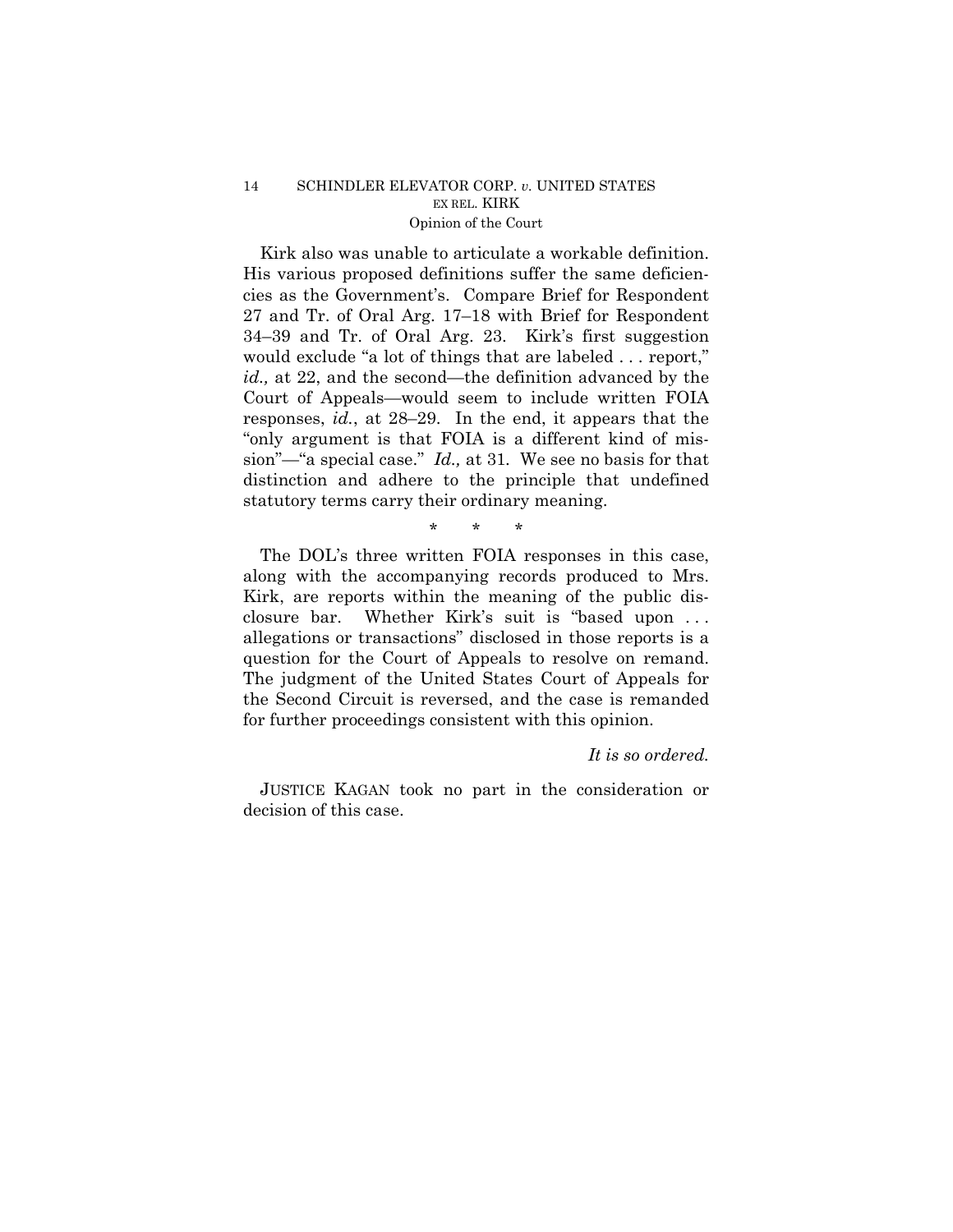GINSBURG, J., dissenting

### **SUPREME COURT OF THE UNITED STATES**  $\frac{1}{2}$  ,  $\frac{1}{2}$  ,  $\frac{1}{2}$  ,  $\frac{1}{2}$  ,  $\frac{1}{2}$  ,  $\frac{1}{2}$  ,  $\frac{1}{2}$

#### No. 10–188  $\frac{1}{2}$  ,  $\frac{1}{2}$  ,  $\frac{1}{2}$  ,  $\frac{1}{2}$  ,  $\frac{1}{2}$  ,  $\frac{1}{2}$

## SCHINDLER ELEVATOR CORPORATION, PETI-TIONER *v.* UNITED STATES EX REL. DANIEL KIRK

#### ON WRIT OF CERTIORARI TO THE UNITED STATES COURT OF APPEALS FOR THE SECOND CIRCUIT

#### [May 16, 2011]

 JUSTICE GINSBURG, with whom JUSTICE BREYER and JUSTICE SOTOMAYOR join, dissenting.

 The Vietnam Era Veterans' Readjustment Assistance Act of 1972 (VEVRAA) requires federal contractors to certify, each year, the number of "qualified covered veterans" they employ and related information. 38 U. S. C. §4212(d); 48 CFR §§22.1310(b) and 52.222–37(c) (2008). Respondent Daniel A. Kirk, a Vietnam War veteran and a former employee of petitioner Schindler Elevator Corporation (Schindler), had cause to believe, based on his own experience and observations, that Schindler failed to meet VEVRAA's annual information-reporting requirements. To confirm and support his on-the-job observations, Kirk obtained, through several Freedom of Information Act (FOIA) requests to the Department of Labor (DOL), copies of Schindler's VEVRAA filings. The DOL responses revealed that, in some years, Schindler filed no information, while in some other years, the corporation filed false information. Armed with the DOL's confirmation of his own impressions, Kirk commenced suit against Schindler under the federal False Claims Act (FCA), 31 U. S. C. §3729 *et seq.*

 In a carefully developed, highly persuasive opinion, the Second Circuit explained why a federal agency's response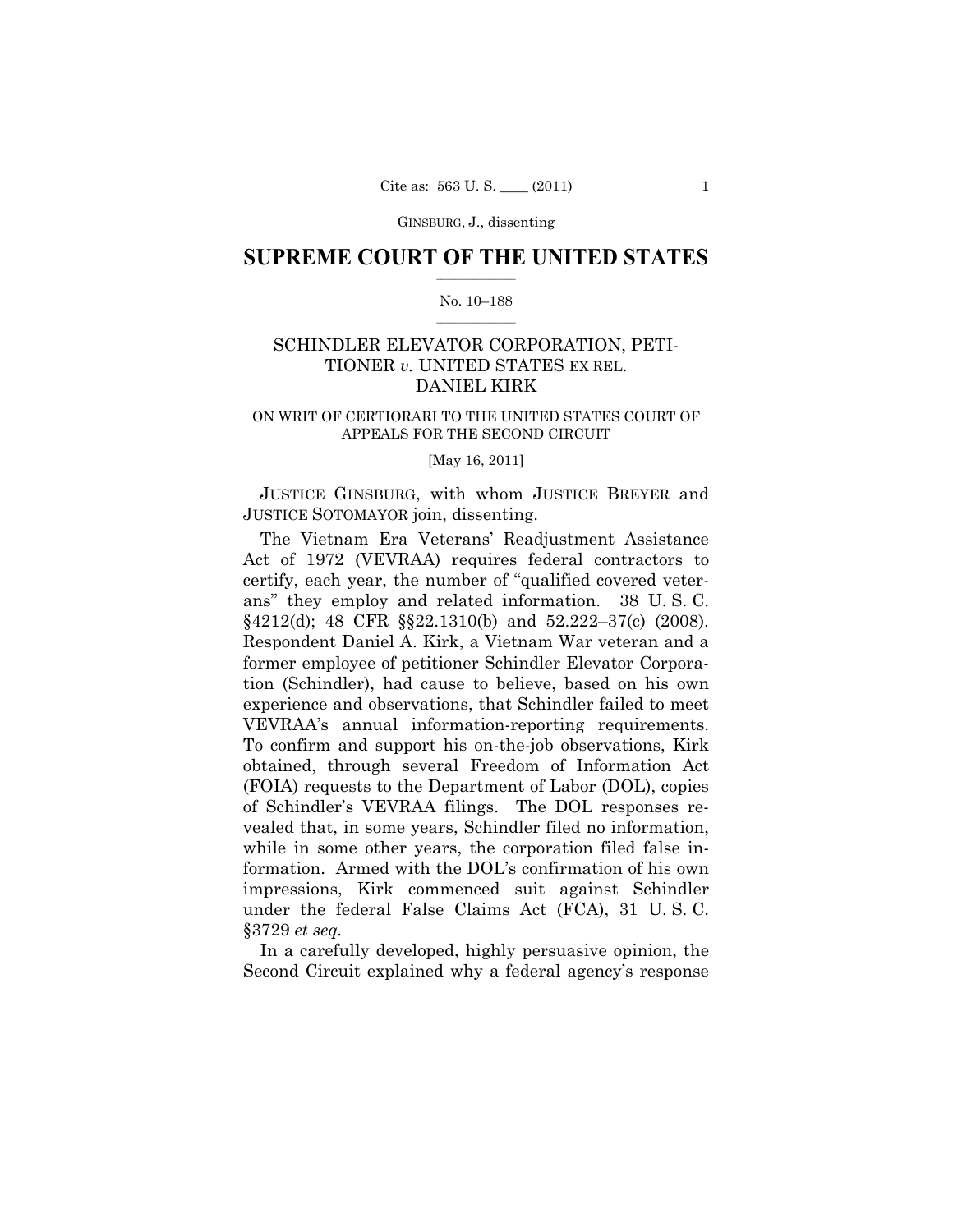to a FOIA request should not automatically qualify as a "report, hearing, audit, or investigation" preclusive of a whistleblower's lawsuit under the public disclosure bar of the FCA, §3730(e)(4). I would affirm the Second Circuit's judgment as faithful to the text, context, purpose, and history of the FCA's public disclosure bar.

The Court finds no "textual basis" for the Second Circuit's interpretation of the statutory language. *Ante*, at 6. But the Court of Appeals' opinion considered text as well as context. Leaving aside the term "report," the court explained:

"All of the other terms in  $[\S 3730(e)(4)(A)']$  list of enumerated sources connote the synthesis of information in an investigatory context. '[C]riminal, civil, [and] administrative hearings,' for instance, all entail a government inquiry into a given subject, here into an alleged case of fraud. Similarly, government 'hearing[s and] audit[s]' are processes by which information is compiled with the concerted aim of deepening a government entity's knowledge of a given subject or, often, determining whether a party is in compliance with applicable law....

"In this context, the term 'report' most readily bears a narrower meaning than simply 'something that gives information.' Rather, it connotes the compilation or analysis of information with the aim of synthesizing that information in order to serve some end of the government, as in a 'hearing' or 'audit.' It does not naturally extend to cover the mechanistic production of documents in response to a FOIA request made by a member of the public." 601 F. 3d 94, 107 (2010) (citations omitted).

Focusing on the FOIA requests in this case, the Court of Appeals observed that DOL's responses did not "synthesize the documents or their contents with the aim of itself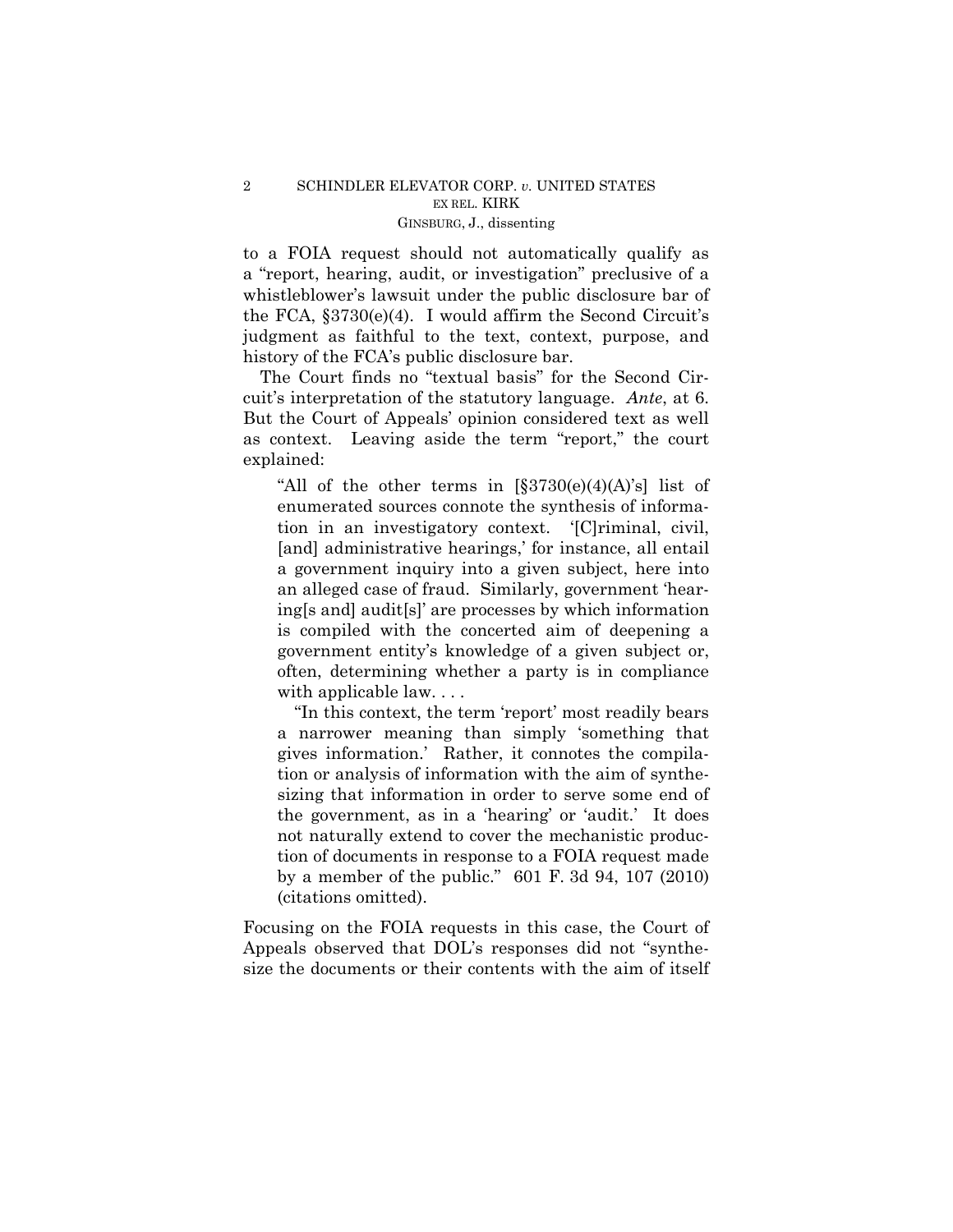#### GINSBURG, J., dissenting

gleaning any insight or information, as . . . it necessarily would in conducting a 'hearing' or 'audit.'" *Id.*, at 108. Far from "compil[ing] or synthesiz[ing] information to serve its own investigative or analytic ends," *id.*, at 111, DOL merely assembled and duplicated records, or noted the absence of records.

Contrary to the Court's assertion, moreover, the Second Circuit was mindful of the "error we reversed in *Graham County* [*Soil and Water Conservation Dist.* v. *United States ex rel. Wilson*, 559 U. S. \_\_\_ (2010)]," *ante*, at 6; the Court of Appeals used the *noscitur a sociis* canon only "as a guide in sifting through the common understandings of 'report' and 'investigation' to discover their intended meaning within the FCA." 601 F. 3d, at 108, n. 6. The court explained:

"We . . . have not used the canon to impose commonality on terms that 'do not share any . . . core of meaning,' *Graham County*, [559 U. S., at \_\_\_, n. 7 (slip op., at 7, n. 7)]. To the contrary, the terms 'hearing,' 'report,' 'audit,' and 'investigation' all refer to processes of uncovering and analyzing information or to the products of those processes. Our interpretation focuses on their shared 'core of meaning.'" *Ibid.* 

The Court faults the Court of Appeals for not considering §3730(e)(4)(A)'s "reference to 'news media,'" *ante*, at 7, suggesting that this omission overlooked *Graham County*'s observation that "*all* of the sources [of public disclosure] listed in §3730(e)(4)(A) provide interpretive guidance." 559 U. S., at \_\_\_ (slip op., at 8). Schindler did not make this argument below. In any event, the point would have been unavailing. Disclosures "of allegations or transactions . . . from the *news* media," §3730(e)(4)(A) (emphasis added), share a common core of meaning with disclosures in other sources that involve "processes of uncovering and analyzing information or . . . the products of those proc